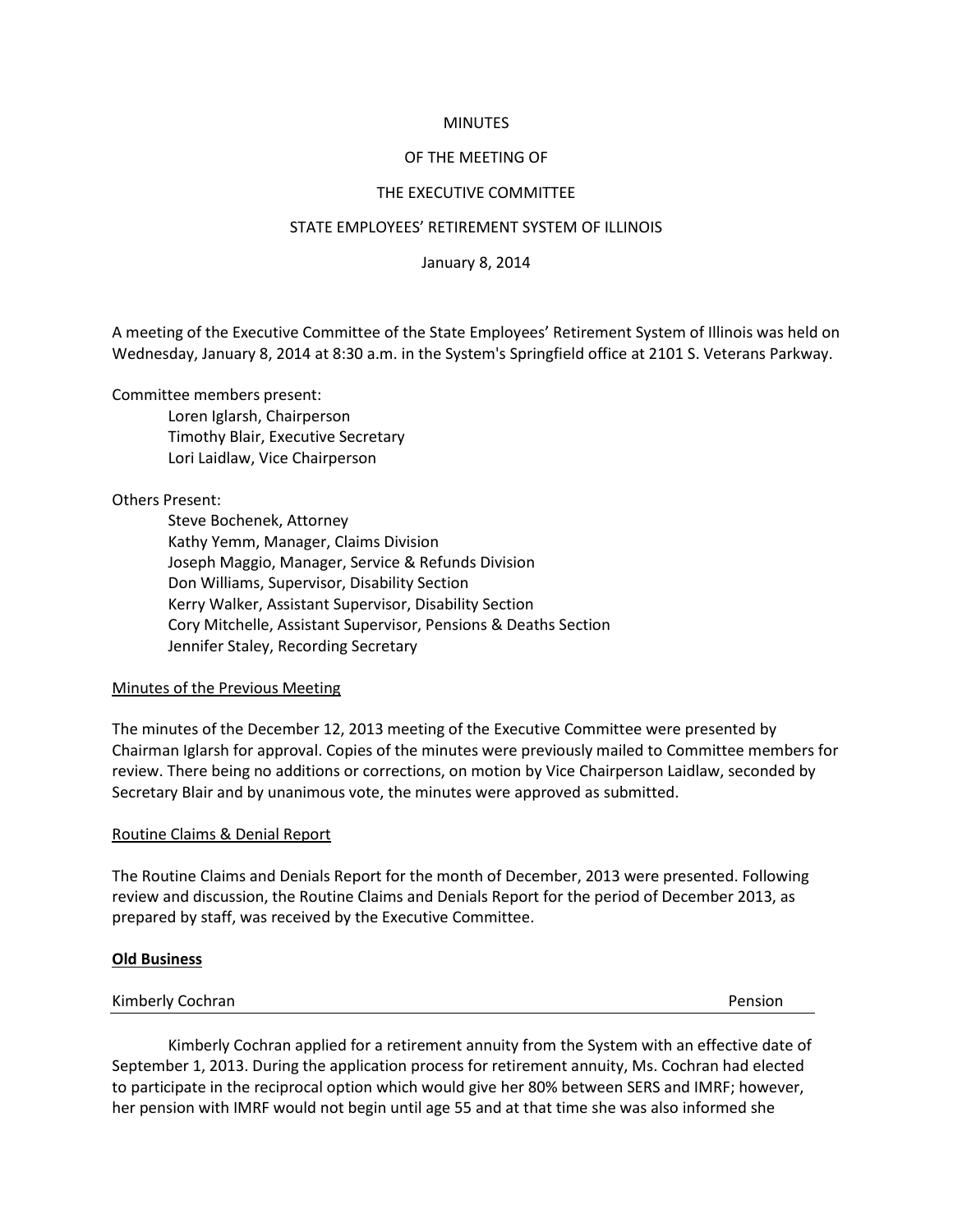could only retire reciprocally and receive 80%. Ms. Cochran informed the technician she would retire independently.

At the time Ms. Cochran signed her pension application she had 297 months of service credit and her agency certified that she had 11 months of unpaid sick days and 5 months of paid sick and vacation days, totaling 78.2499%. Ms. Kimberly Cochran requested to purchase her 6 month qualifying period and to receive her pension at 80%.

Based upon a review of the file and information submitted, Ms. Cochran retired September 1, 2013 and has not cashed her first warrant. Kimberly Cochran requested a personal hearing at the November 14, 2013 meeting and appeared with her attorney, Mr. Randy Paswater. Mr. Paswater gave a history of the problems Ms. Cochran has endured throughout her retirement planning. He requested his client be able to purchase the 6 month qualifying period which will give her 79.7499%, and that she be given the other .2501% to reach the 80% she has requested.

At the November 14, 2013 meeting Chairman Iglarsh stated that the Committee unanimously agreed that Ms. Cochran could purchase her 6 month qualifying period provided payment is made within 30 days of the billing notice. Attorney Bochenek then suggested the numbers be run again with a follow up with Illinois State Police to seek the most accurate information available.

Following a review of the file and some discussion, the appeal of Kimberly Cochran was deferred so SERS can re-calculate her pension once ISP confirms the number of unused sick and vacation days. Ms. Kim Cochran and her attorney attended a follow up hearing on December 12, 2013 regarding Ms. Cochran's appeal. She and her attorney explained she was not happy with the calculations that Mr. Noblet had performed which gave her 79.5624% of her final rate of pay and she is still requesting to receive 80% of her final rate of pay.

The Committee agreed to refer this matter to the System's Attorney for a recommendation based on the facts and findings in file.

## Recommendation

The Committee recommends that the appeal of the Petitioner, Kimberly Cochran, be granted as to the request to purchase service credit for the six month qualifying period and 4.25 months of accumulated benefit service credit but that it be denied as to the request to receive a retirement annuity equal to 80% of final rate of pay.

## Conclusion

Based upon the testimony of the Petitioner and Petitioner's witnesses, the statements of Petitioner's attorney, the records of the System, records obtained by the System, and the statutes applicable to the System, the Committee concludes that Petitioner should be allowed to purchase her six month qualifying period and 4.25 months of service credit for accumulated benefit time but that Petitioner is not entitled to a monthly retirement annuity based upon 80% of final rate of pay.

Following discussion on a motion made by Chairman Iglarsh and seconded by Executive Secretary Blair adopted by unanimous vote, the Committee accepted Recommendation No. 2014-01 in the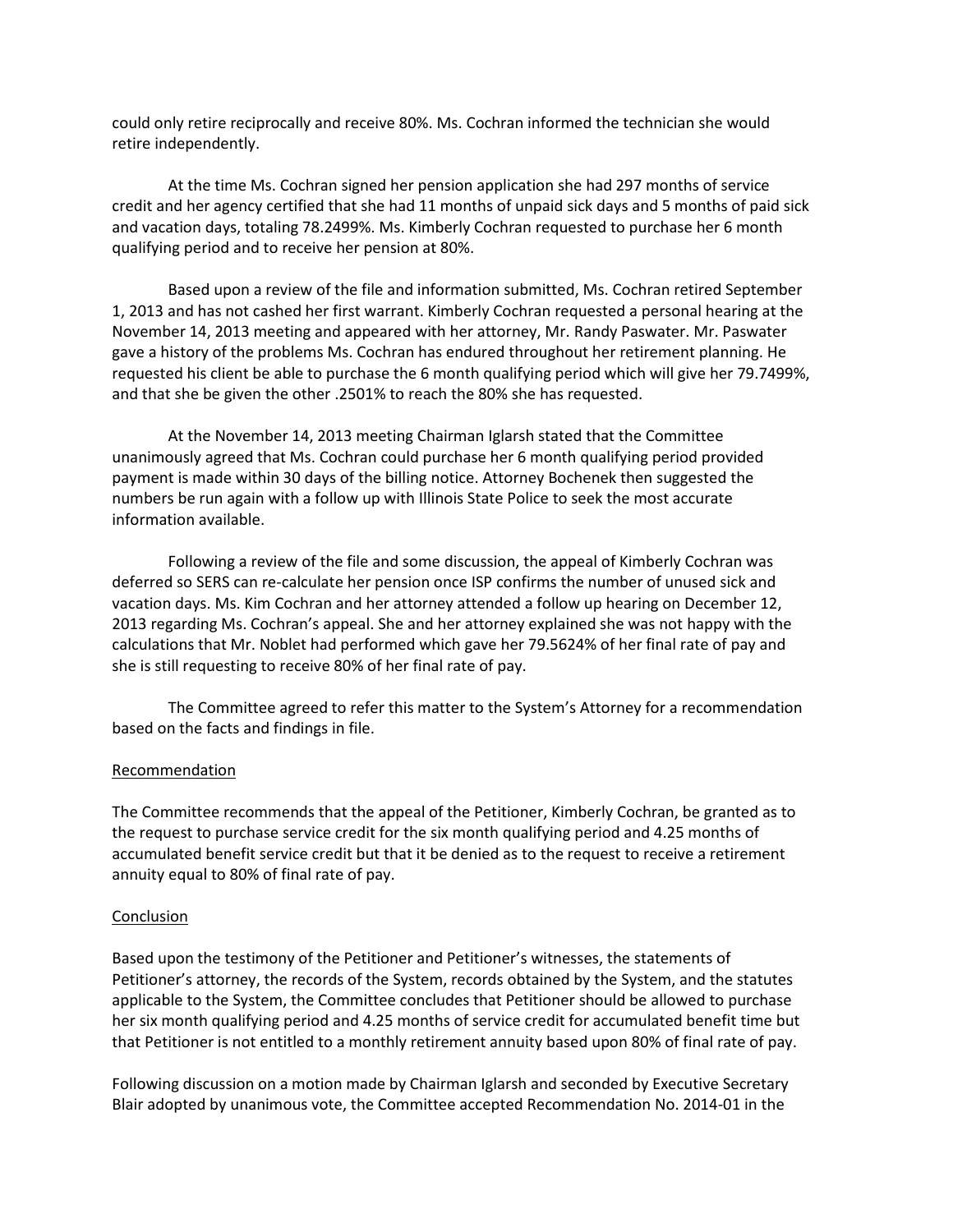matter of Kimberly Cochran allowing Ms. Cochran to purchase service credit for the six month qualifying period and 4.25 months of accumulated benefit service credit, but deny her request to receive a retirement annuity equal to 80% of final rate of pay. A copy of this Recommendation has been made a part of this member's file.

There being no further business to be brought before the Committee, the meeting was adjourned at 10:15 a.m. The next meeting of the Executive Committee is scheduled for Thursday, February 6, 2014, in the Springfield office, with video conferencing in Chicago.

#### **New Business**

| Write-off |
|-----------|
|           |

This account became eligible for a write off in June, 2005. Contributions in the amount of \$11,385.23, widow and survivors in the amount of \$1,422.23, and 114.50 months of creditable service were written off on June 13, 2005. Mr. Tigges has contacted us regarding his account and eligibility for a pension.

Following a review of the file and some discussion, Chairman Iglarsh moved approval of the appeal of Randall Tigges for reinstatement of the account. Vice Chairperson Laidlaw seconded the motion and all were in favor.

#### Mark House Service Service Service Service Service Service Service Service Service

Carole House, widow of Mark House, is requesting a written appeal with the Executive Committee. She is asking that she be allowed to establish 14 months of creditable service subsequent to the death of her husband.

Mr. House had three qualifying periods and three refunds from the system. Mr. House contacted our office on September 16, 2013 and requested the cost to repay his refund. On September 19, 2013 we provided the cost of the three qualifying periods and the three refunds. On September 23, 2013, Mr. House contacted us indicating that he wanted to pay for the first two qualifying periods and first two refunds (56.25 months) with a rollover payment and then he wished to purchase 14 more months of service credit so that he would be vested in the System. We received rollover money in the amount of \$26, 070.46, which left a balance due in the amount of \$94.98. We billed Mr. House for \$94.98 on October 11, 2013. On October 21, 2013 we received a check for \$94.98 from Carole House for the balance due for the 56.25 months of service credit. While we were waiting for the money to be posted to Mr. House's account, he passed away on October 25, 2013. He died before we could bill him for the additional 14 months, which would have made him vested. We were not aware that Mr. House was calling from the hospital at the time he inquired about purchasing the additional 14 months.

After review of the information submitted and some discussion, Vice Chairperson Lori Laidlaw moved approval of the appeal of Carole House, on behalf of her husband Mark House, to establish service credit, seconded by Executive Secretary Tim Blair and all were in favor. The payment is due within 30 days from our billing notice.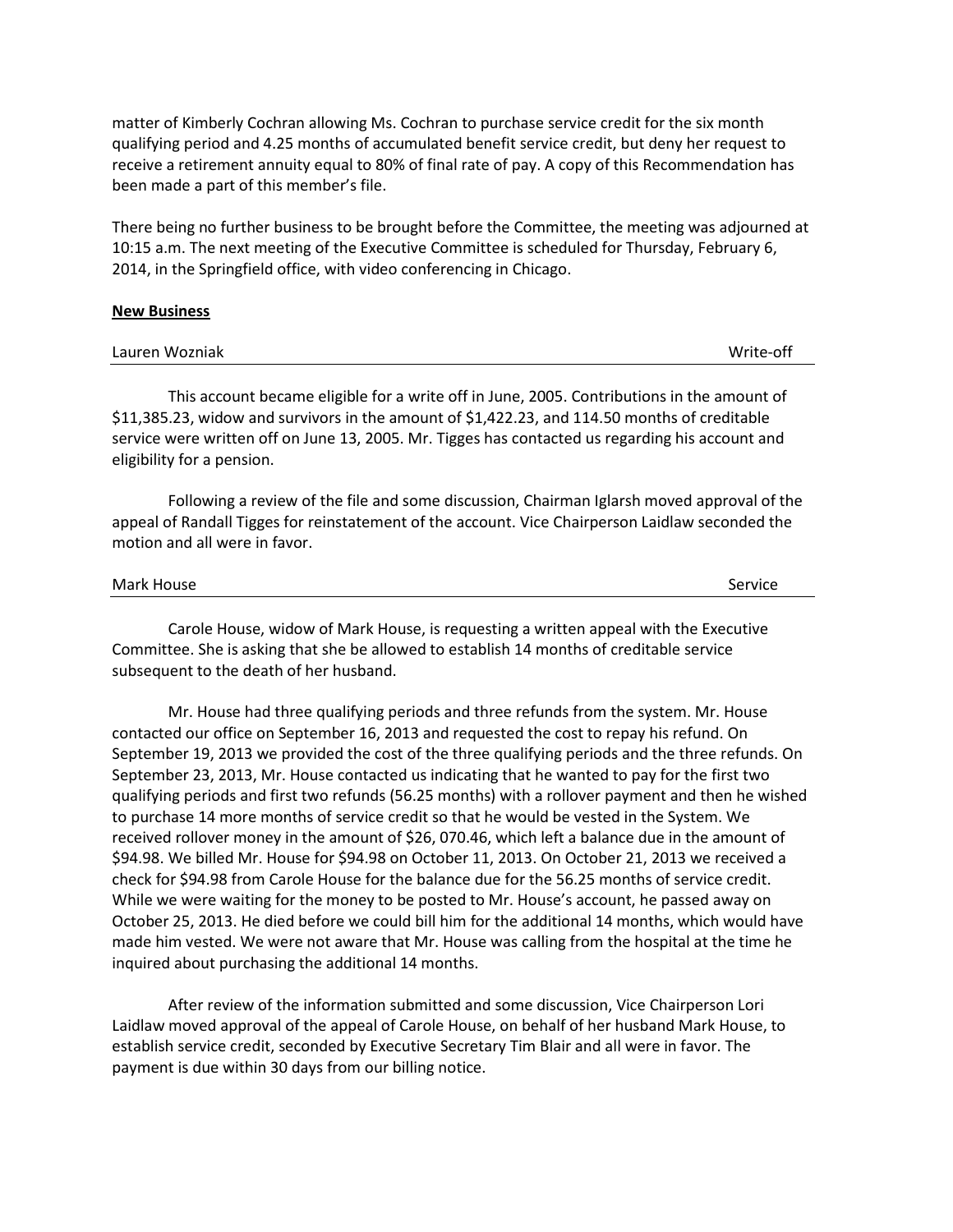| <b>William Bettorf</b> |  |  |
|------------------------|--|--|
|------------------------|--|--|

Carolyn Sanders has been Power of Attorney for William Bettorf since November 21, 2013. She is requesting a written appeal before the Executive Committee. She is requesting that the refund requested and received by Mr. Bettorf be cancelled and his account be reinstated so that he could receive disability benefits.

After reviewing the information provided and some discussion, Chairman Iglarsh made motion to approve the appeal of Carolyn Sanders, on behalf of William Bettorf, to repay the refund and reinstate the account, contingent upon Carolyn Sanders proving the continuous disability of the member, seconded by Vice Chairperson Lori Laidlaw and all were in favor. The payment is due within 30 days of our billing notice.

#### Michelle D. Small Service **Service** Service **Service** Service **Service** Service **Service** Service

Michelle D. Small is requesting a written appeal before the Executive Committee. She is requesting to be allowed to establish service credit for time she was laid off. The law governing the System states that an employee who was laid off but returned to any State employment may establish creditable service for the period of the layoff, provided that the applicant applies for the service credit within 6 months after July 27, 2010. Since Ms. Small did not request the cost until October 21, 2013, we denied her request to establish the service credit.

Based on the facts of this case and the information submitted, Executive Secretary Tim Blair motioned to deny the appeal of Michelle D. Small to be allowed to establish service credit for the time she was laid off. Vice Chairperson Lori Laidlaw seconded the motion and all were in favor.

| L. Banister/M. Patterson | Survivor Benefit Waiver |
|--------------------------|-------------------------|
|                          |                         |

Michael Patterson, a state employee, passed away on August 29, 2005. He has a surviving spouse, Waynette Holmes, and four children eligible for a monthly benefit. Lance Banister is a stepchild of the member and turned 18 years old on December 5, 2013. Lance is requesting the Executive Committee approve his waiver of a monthly survivor benefit so his mother's benefit would not be reduced.

Based upon the facts of this case and after some discussion, Chairman Iglarsh moved to approve the request for a waiver of Lance Banister of a monthly survivor benefit. Chairperson Laidlaw seconded the motion and all were in favor.

| <b>Rick Curtis</b> | Occupational/12 month waiver |
|--------------------|------------------------------|
|                    |                              |

Rick Curtis works as a correctional officer for the Illinois Department of Corrections at Southwestern Illinois Correctional Center. He began a service connected leave of absence on April 10, 2008. He returned to work on June 16, 2008. He received workers' compensation TTD benefits during that time period.

His occupational disability claim has been denied as he did not apply for SERS occupational disability within the 12 month filing period. An application was mailed to him on October 1, 2008.